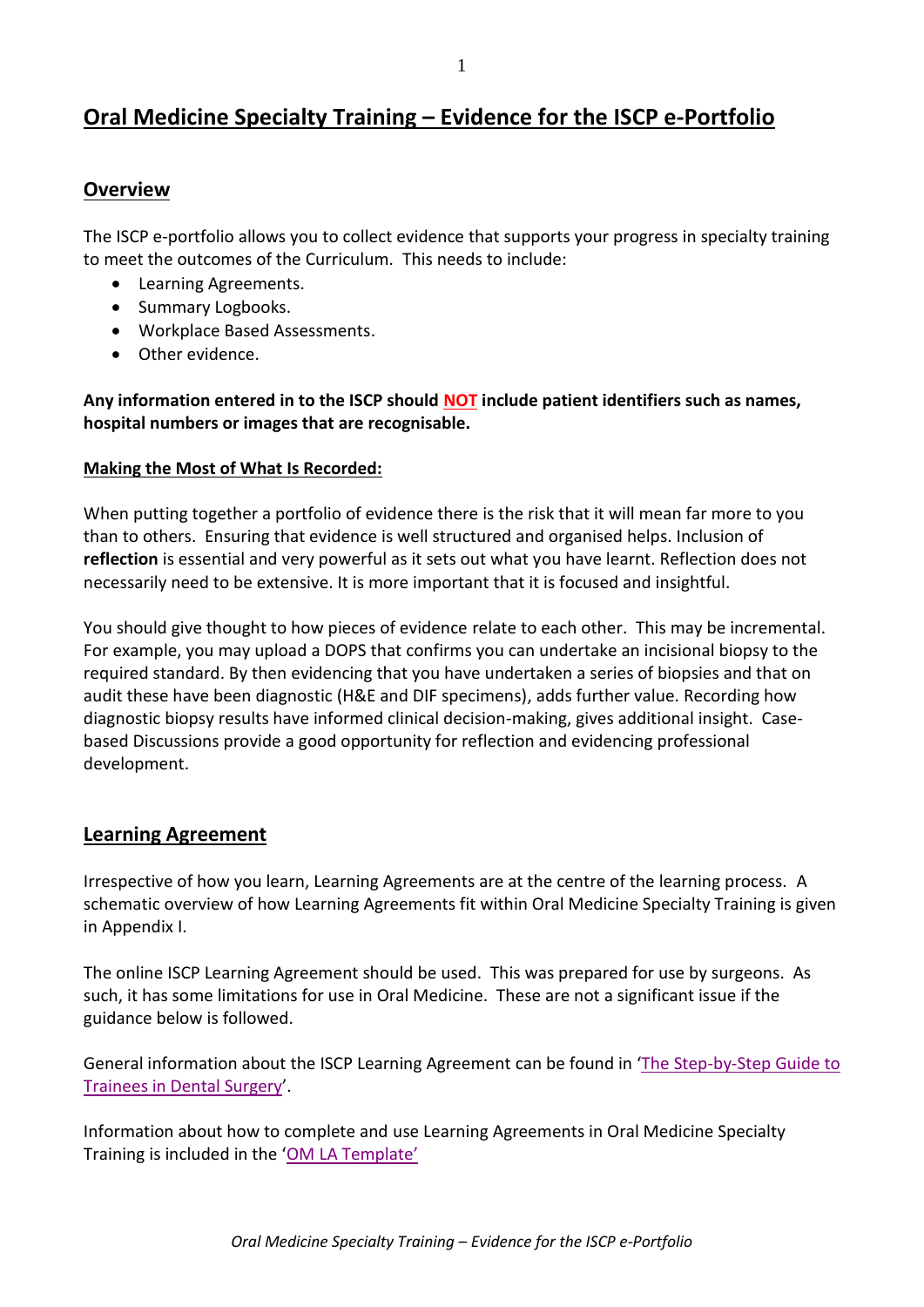# **Summary Logbooks**

Th[e Clinical](https://www.iscp.ac.uk/static/public/ClinicalLogbookSummaryDec2013.xlsx) and [Academic Logbook Summaries](https://www.iscp.ac.uk/static/public/AcademicLogbookSummaryDec2013.xlsx) are key pieces of evidence. The versions approved by the Oral Medicine subgroup of SACADS should be used.

The Clinical and Academic Summary Logbooks should be uploaded to the ISCP e-portfolio at the end of each 6-month period. Each time a new version is uploaded, any older versions already present in ISCP should be retained and not deleted.

Refer to the guidance about the [Summary Logbooks](https://www.iscp.ac.uk/static/public/SummaryLogbookIntroductionDec2013.pdf) and [FAQs](https://www.iscp.ac.uk/static/public/SummaryLogBookFAQsDec2013.pdf)

# **Workplace Based Assessments**

Workplace Based Assessments (WBAs) are a key part of the evidence being presented. Appendix II of this document includes a blueprint overview of possible WBAs to use for each curriculum outcome. It is important to cover the range of outcomes with WBAs during the period of specialty training.

Th[e ISCP includes electronic versions of WBAs](https://www.iscp.ac.uk/dental/wbas.aspx) that can be used. No PBAs are currently used in Oral Medicine specialty training. Take time to read the information given on the ISCP website for each of the WBAs used. Also, take time to read '[The Step-by-Step Guide to Trainees in Dental Surgery](https://www.iscp.ac.uk/static/public/stepbystep_dental_jan2012.pdf)' that includes an overview of the pragmatic issues of using the e-versions.

## **Effective Use of WBAs**

As with any form of assessment the way in which WBAs are used is central to how effective they are in promoting professional development. Points to consider include:

- Planning so that a WBA fits within the agreed plan to meet the curriculum outcomes and isn't being undertaken in isolation. This is likely to include WBAs in a variety of healthcare settings and not just in Oral Medicine clinics.
- Planning so that WBAs are undertaken throughout the placement and at regular intervals between ARCPs (not mainly in the weeks before the next ARCP).
- Recognition that some WBAs include a record of whether the outcome is applicable to the stage of training. Where a trainee has a reduced period of training, the assumption should be that the reduction means that the early stages of training have been undertaken. Accordingly, a trainee on a 3-year training programme should be considered to be at the central period of their training.
- Recognition that some WBAs are most likely to be undertaken early in the period of specialty training (e.g. DOPS related to biopsy), whereas other WBAs may predominant in the senior years of training (e.g. CBDs where the trainee has been involved in longitudinal care).
- That the assessor does not need to be present for the whole consultation with a patient, but just the aspects directly related to the focus of the WBA (e.g. the history, a specific aspect of the examination or explanation of a management choice such as a systemic medication).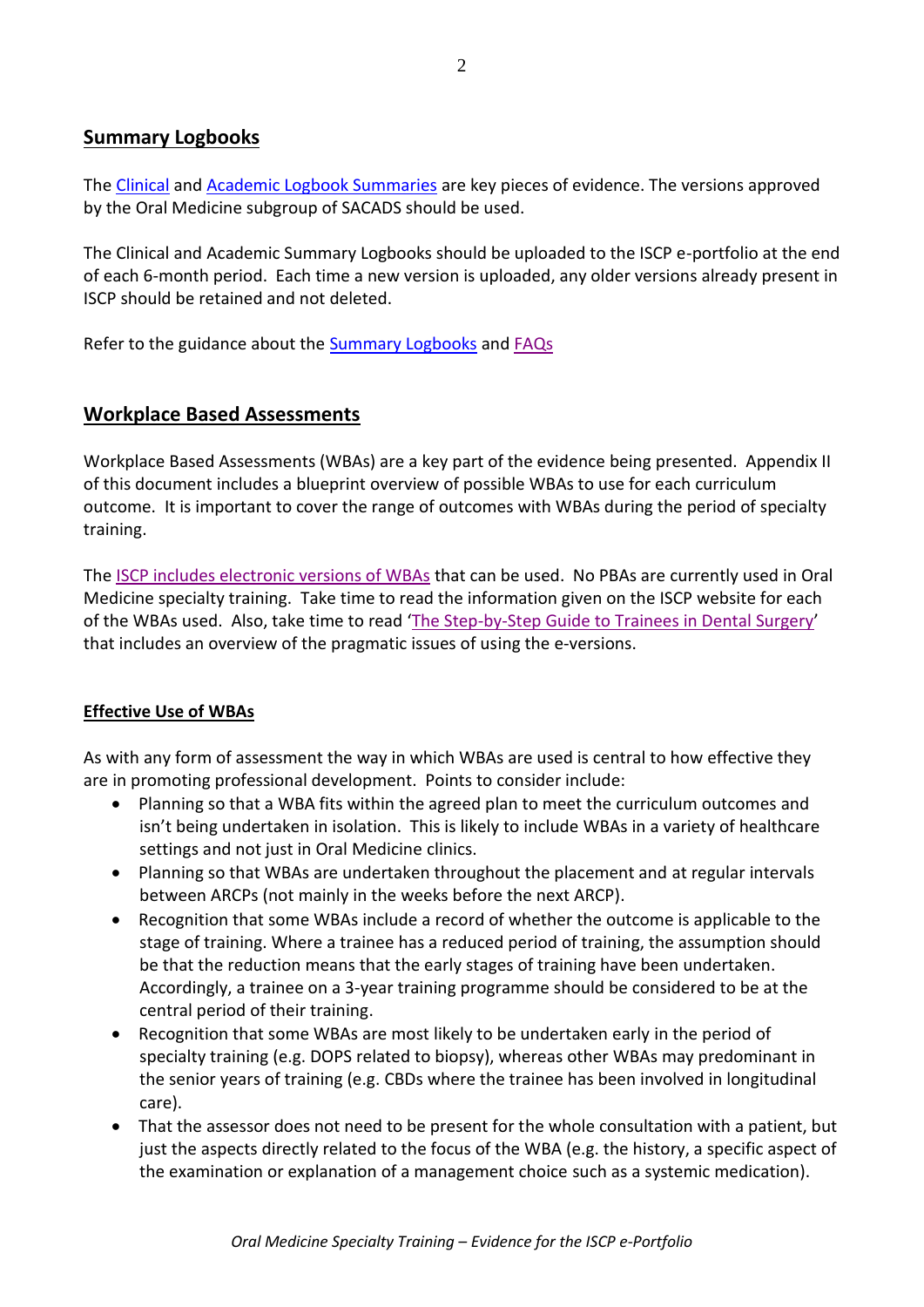- Ensuring that time is set aside by the assessor and trainee to complete each WBA appropriately shortly after the event.
- Ensuring that there is focused, targeted feedback that informs the trainees professional development. Failure to achieve this should be expected to invalidate the process with respect to external review (e.g. at an ARCP).
- Ensuring that a range of assessors is used rather than over-reliance on the same assessors, over extended periods of time.

#### **Number of WBAs**

The focus is on the quality of each WBA, rather than on absolute numbers. As a bare minimum, specialty trainees should aim to complete 1 WBA per calendar month.

#### **ISCP WBAs for use in Oral Medicine**

The ISCP e-versions of the WBAs should be used. Do not use paper versions of the ISCP WBAs with the intention of scanning these and uploading to the ISCP. There is a space limit on what can be uploaded to the ISCP and there are other pieces of evidence that you will need to upload.

Detailed information about [ISCP WBAs](https://www.iscp.ac.uk/dental/wbas.aspx) is available. The following are very brief summaries:

## *Case Based Discussions (CBD)*

The CBD has the potential to cover different aspects of patient care that are of particular relevance to key decision-making and longitudinal care. A CBD does not have to cover all aspects of the care, but can place the focus on a particular detail of relevance to professional development.

## *Clinical Evaluation Exercises (CEX)*

By definition a CEX is applicable to any observed activity in the clinic. Examples include history taking, examination (oral, extra-oral and beyond the head and neck) and communication such as going through treatment choices (including systemic drug-prescription and monitoring), consent, breaking bad news or dealing with an unhappy patient.

## *Direct Observation of Procedural Skills (DOPs)*

DOPs are applicable to short, diagnostic and interventional procedures, or part procedures, that comprise relatively few steps. Examples include different types of biopsy such as incisional, excisional or minor salivary gland biopsies.

## *Observation of Teaching (OoT)*

OoTs are designed to provide structured, formative feedback to trainees about their competence at teaching. This is potentially applicable to many different teaching events including large and small group teaching in various settings including in clinic or dedicated teaching space.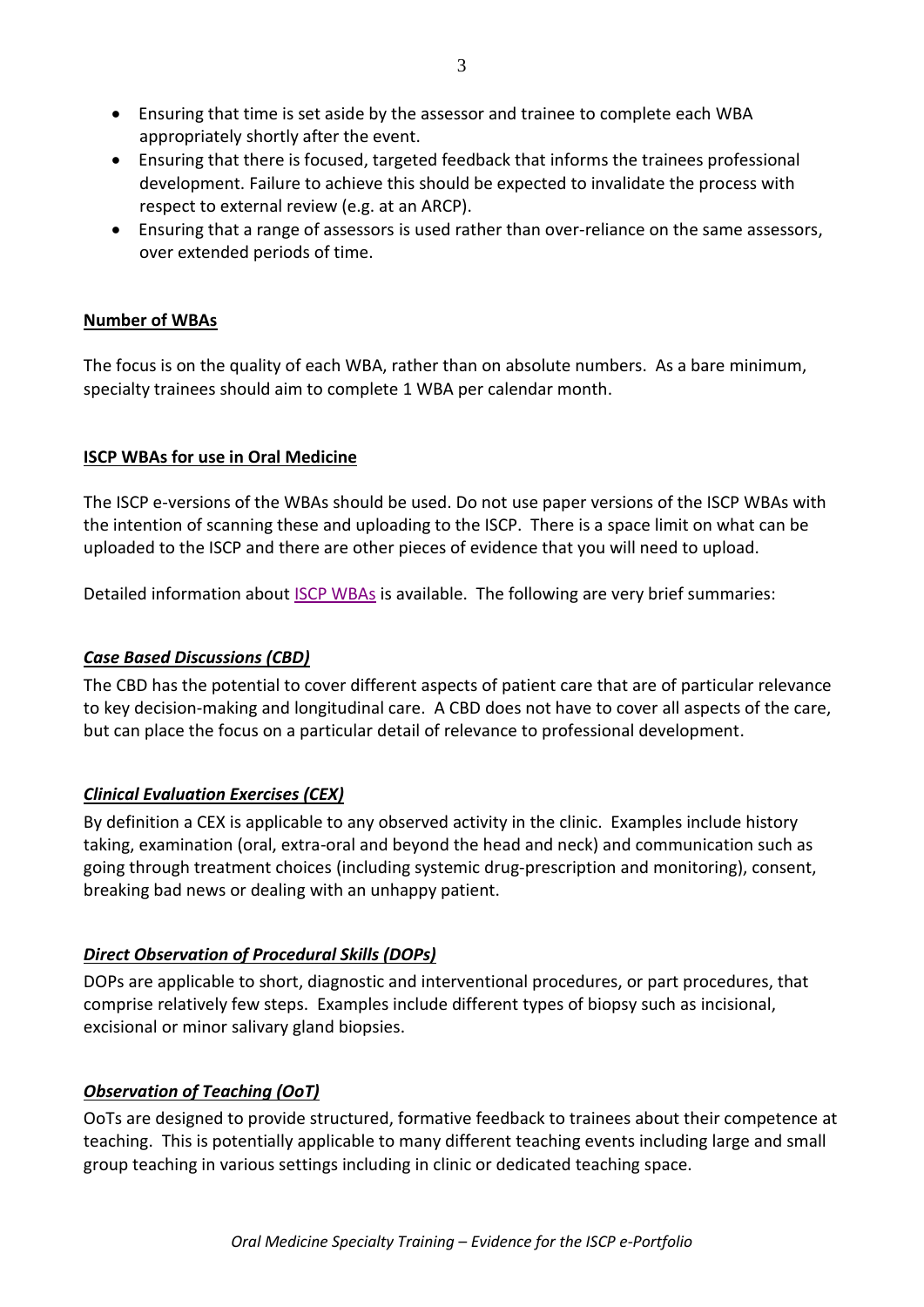#### *Assessment of Audit (AoA)*

AoAs are designed to assess a trainee's competence in completing an audit and to encourage a reflective approach to quality improvement initiatives.

#### *Multi Source Feedback (MSF)*

MSFs (also known as 360° or peer assessment) are a mechanism by which an individual's performance can be evaluated by different members of their team, which might include clinical colleagues, other members of the dental team, plus administrative and clerical staff.

## **Other Evidence**

WBAs are important, but are not applicable for some curriculum outcomes. Accordingly, there is a need to upload other pieces of evidence that support progress with respect to curriculum outcomes. These are likely to be diverse in their nature and should relate to the Clinical and Academic Summary Logbooks. Examples might include, amongst others:

- Individual patient feedback (e.g. [GMC-validated questionnaire\)](http://www.gmc-uk.org/patient_questionnaire.pdf_48210488.pdf).
- Quality improvement initiatives such as audit, service evaluation or written patient information.
- Published papers in peer-reviewed journals.
- Teaching materials and how these were used to support learning of the recipients with associated feedback.
- Critical appraisal activities such as peer-review of manuscripts or journal club participation.
- Management activities (observed or undertaken).
- A reflective log.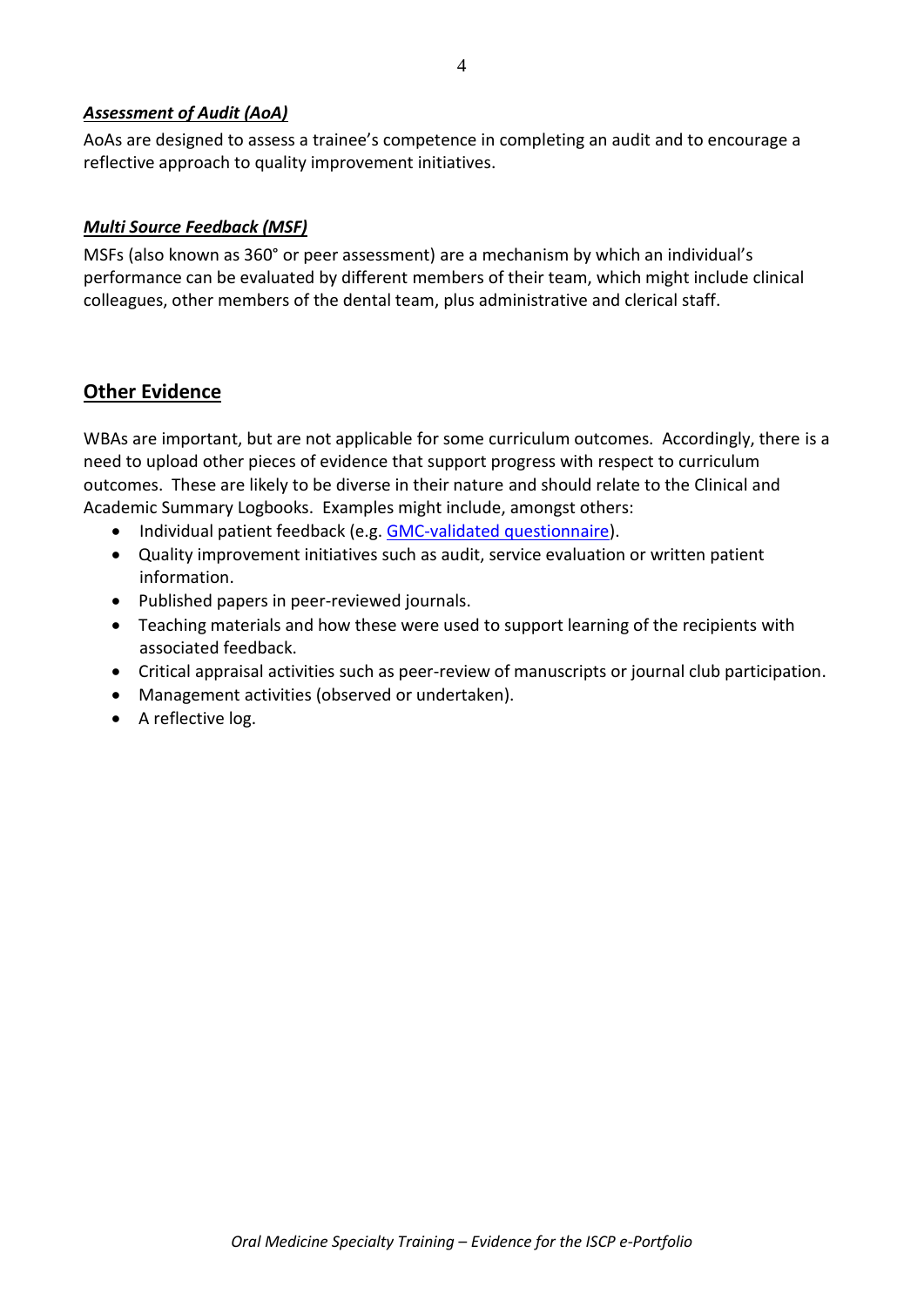**Appendix I – Schematic Overview of Learning Agreements within Oral Medicine Specialty Training**



- 1. A placement will typically last for 12 months, but may be shorter.
- 2. One LA may cover different units if training is split between centres.
- 3. The timing of any interim reviews will be determined by the trainee's circumstances. (Typically, once every 3 months unless agreed otherwise).
- 4. After the ARCP, a new learning agreement should be agreed unless training is exited.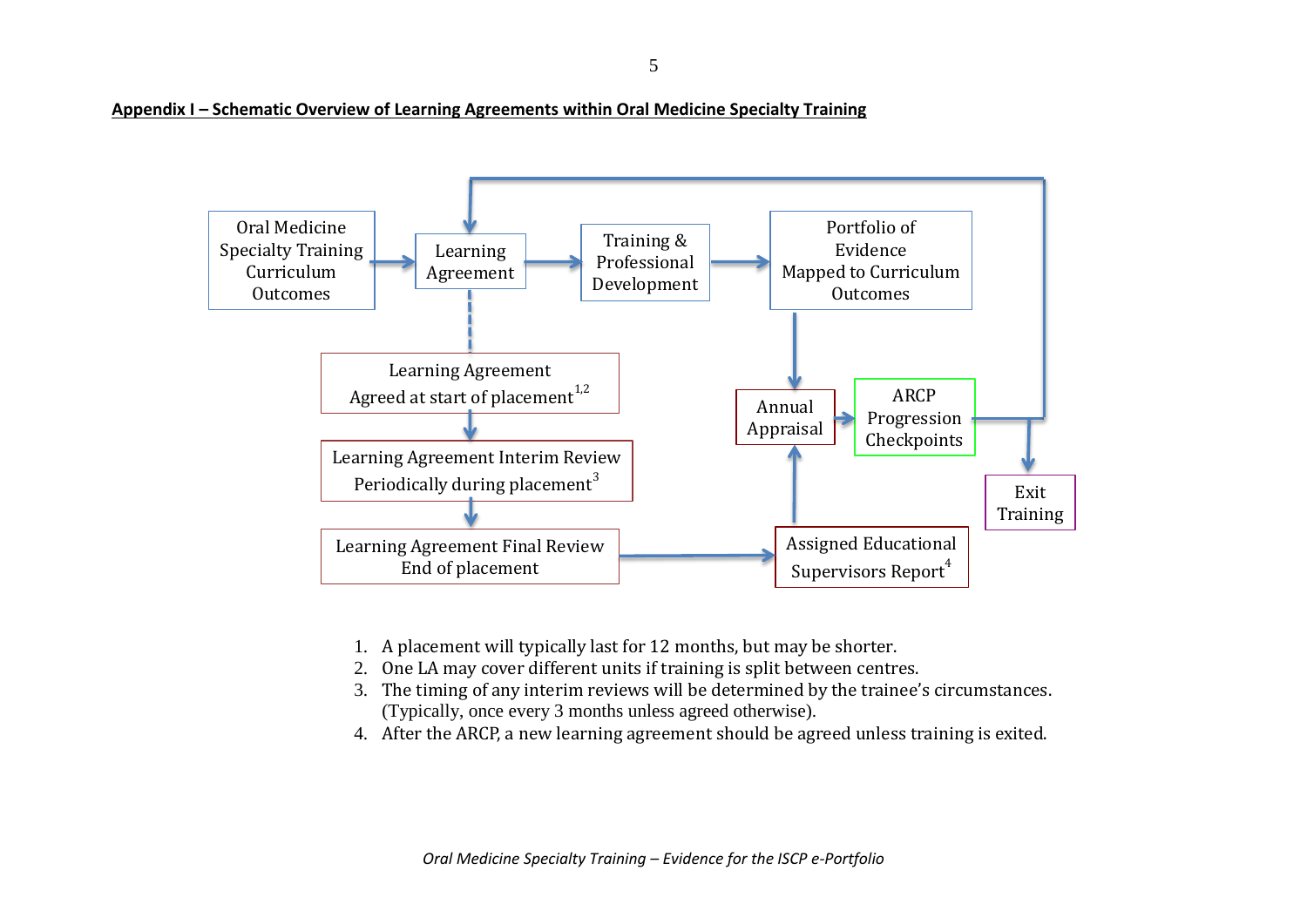#### 6

#### **Appendix II - Assessment Blueprint – Adapted from the GDC Specialty Curriculum for Oral Medicine**

The blueprint is a guide. Specialty trainees need to consider how evidence is best presented to support their progress through training.

#### **Oral Medicine Specific Components of Curriculum (A & B)**

|                | <b>Curriculum Area</b> | Objective                                                                                                                                                                                                           | <b>CEX</b> | <b>CBD</b> | <b>DOPS</b> | <b>MSF</b> | <b>ISFE</b> | Other |
|----------------|------------------------|---------------------------------------------------------------------------------------------------------------------------------------------------------------------------------------------------------------------|------------|------------|-------------|------------|-------------|-------|
| A1             | History taking         | The trainee will be able to elicit, record<br>and interpret an accurate history from<br>patients of any age within the scope of<br>Oral Medicine practice.                                                          |            |            |             |            |             |       |
| A2             | Clinical examination   | The trainee will be able to perform an<br>appropriate clinical examination on<br>patients of any age within the scope of<br>Oral Medicine practice                                                                  |            |            |             |            |             |       |
| A <sub>3</sub> | Investigations         | The trainee will be able to select and<br>request (and in some instances<br>undertake) appropriate and relevant<br>investigations within the scope of Oral<br>Medicine practice.                                    |            |            |             |            |             |       |
|                |                        | The trainee will be able to interpret and<br>where necessary seek clarification on<br>the meaning of a range of laboratory<br>and imaging investigation results to<br>inform subsequent patient care.               |            |            |             |            |             |       |
| A4             | Patient<br>management  | The trainee will be able to undertake<br>specialist assessment and management<br>of a patient of any age within the scope<br>of Oral Medicine practice, in both an<br>outpatient and inpatient hospital<br>setting. |            |            |             |            |             |       |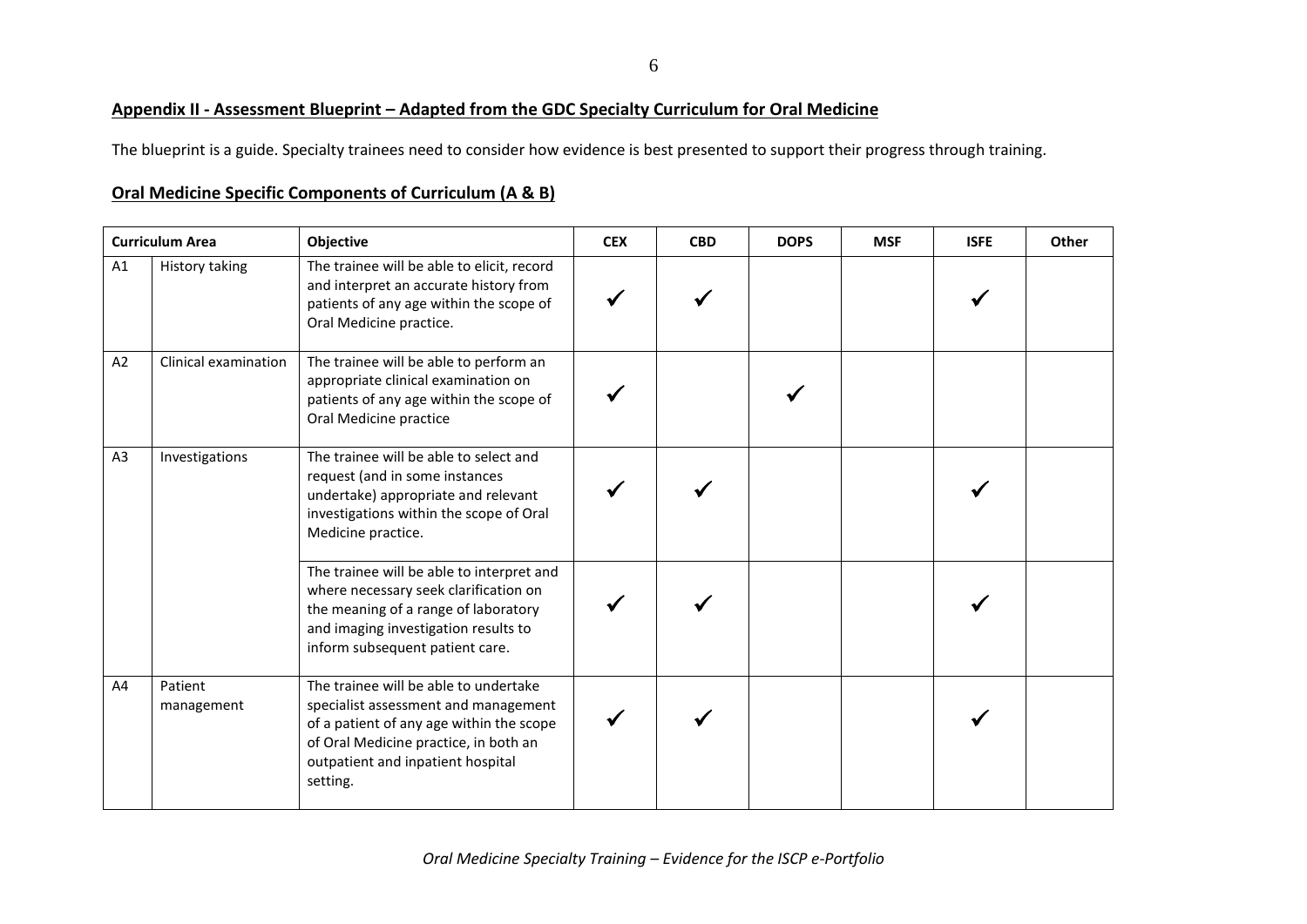|                  | <b>Curriculum Area</b>          | Objective                                                                                                                                                                                                                                                                              | <b>CEX</b> | <b>CBD</b> | <b>DOPS</b> | <b>MSF</b> | <b>ISFE</b> | Other |
|------------------|---------------------------------|----------------------------------------------------------------------------------------------------------------------------------------------------------------------------------------------------------------------------------------------------------------------------------------|------------|------------|-------------|------------|-------------|-------|
| A4a              | Prescribing and<br>therapeutics | The trainee will be able to undertake<br>safe and effective prescription of<br>drugs.                                                                                                                                                                                                  |            |            |             |            |             |       |
| A4b              | Operative<br>interventions      | The trainee will be able to undertake<br>safely and effectively, operative<br>techniques:<br>As definitive management of<br>$\bullet$<br>localised benign disease; or<br>To establish a tissue diagnosis,<br>$\bullet$<br>including where oral soft tissue<br>malignancy is suspected. |            |            |             |            |             |       |
|                  |                                 | The trainee will be able to describe the<br>appropriate application of operative<br>techniques in other relevant situations.                                                                                                                                                           |            |            |             |            |             |       |
| B <sub>1</sub> a | Oral soft tissue in<br>health   | The trainee will be able to present<br>their knowledge of the structure and<br>function in health of lips and oral soft<br>tissues.                                                                                                                                                    |            |            |             |            |             |       |
|                  |                                 | The trainee will be able to correlate<br>health of the lips and oral soft tissues<br>to disease states and use this insight to<br>inform patient care.                                                                                                                                 |            |            |             |            |             |       |
| B <sub>1</sub> b | Oral soft tissue<br>disease     | The trainee will be able to undertake<br>specialist assessment and<br>management of oral soft tissue<br>disease.                                                                                                                                                                       |            |            |             |            |             |       |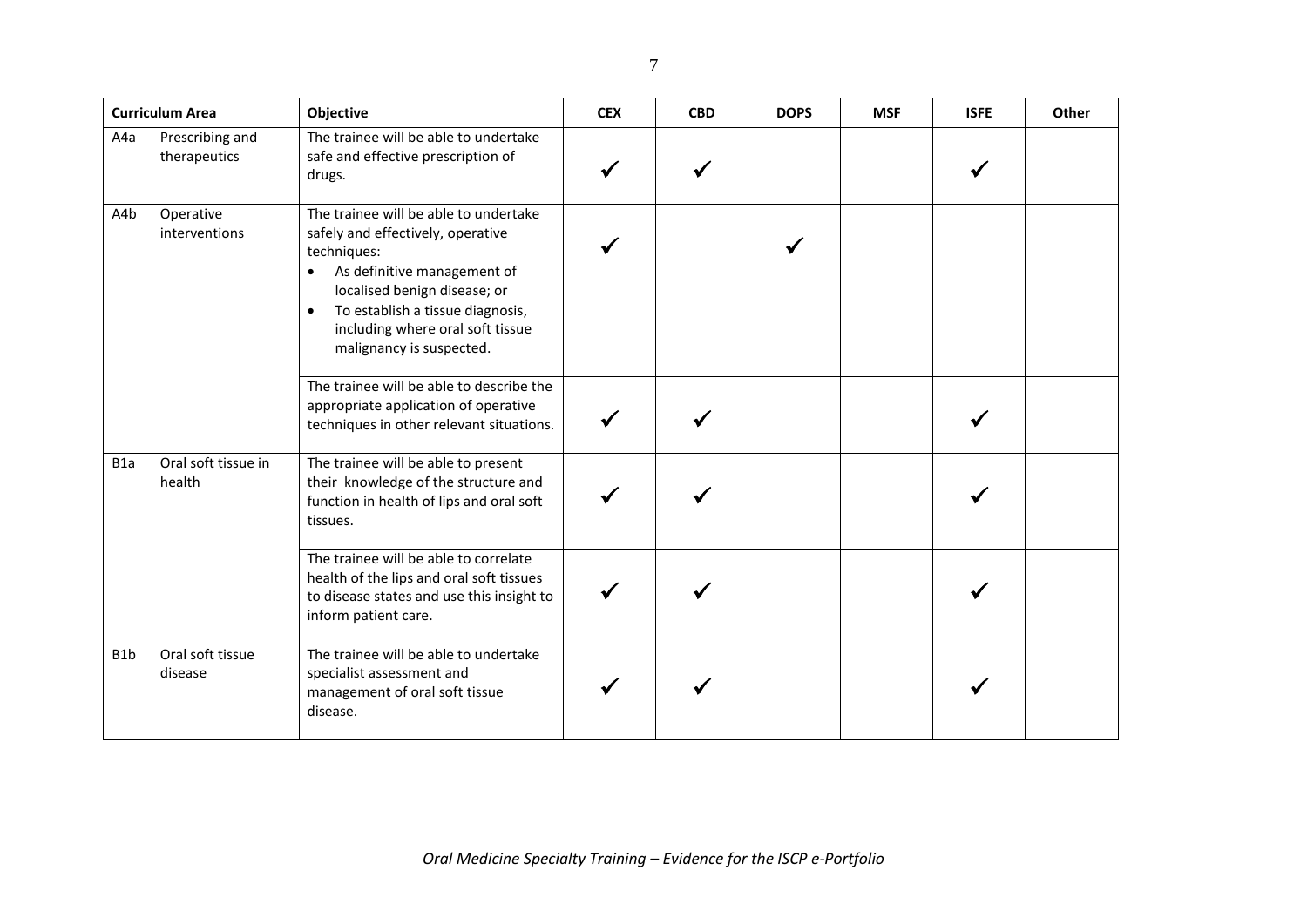|                  | <b>Curriculum Area</b>         | Objective                                                                                                                                      | <b>CEX</b> | <b>CBD</b> | <b>DOPS</b> | <b>MSF</b> | <b>ISFE</b> | Other |
|------------------|--------------------------------|------------------------------------------------------------------------------------------------------------------------------------------------|------------|------------|-------------|------------|-------------|-------|
| B1bi             | Hypersensitivity<br>reactions  | The trainee will be able to investigate,<br>diagnose and manage patients with<br>oral soft tissue disease with a<br>hypersensitivity basis.    |            |            |             |            |             |       |
| B1bii            | Oral soft tissue<br>infections | The trainee will be able to diagnose<br>and manage viral, bacterial, fungal and<br>other infections of the oral soft tissues.                  |            |            |             |            |             |       |
| B <sub>2</sub> a | Salivary glands in<br>health   | The trainee will be able to describe the<br>structure and function in health of<br>salivary glands and saliva.                                 |            |            |             |            |             |       |
|                  |                                | The trainee will be able to correlate<br>health of salivary gland tissues to<br>disease states and use this insight to<br>inform patient care. |            |            |             |            |             |       |
| B <sub>2</sub> b | Salivary gland<br>disease      | The trainee will be able to diagnose<br>and appropriately manage patients<br>presenting with disorders of major and<br>minor salivary glands.  |            |            |             |            |             |       |
| B <sub>3</sub> a | Nervous system in<br>health    | The trainee will be able to describe the<br>structure and function in health of the<br>nervous system.                                         |            |            |             |            |             |       |
|                  |                                | The trainee will be able to correlate<br>nervous system disease states to<br>health and use this insight to inform<br>patient care.            |            |            |             |            |             |       |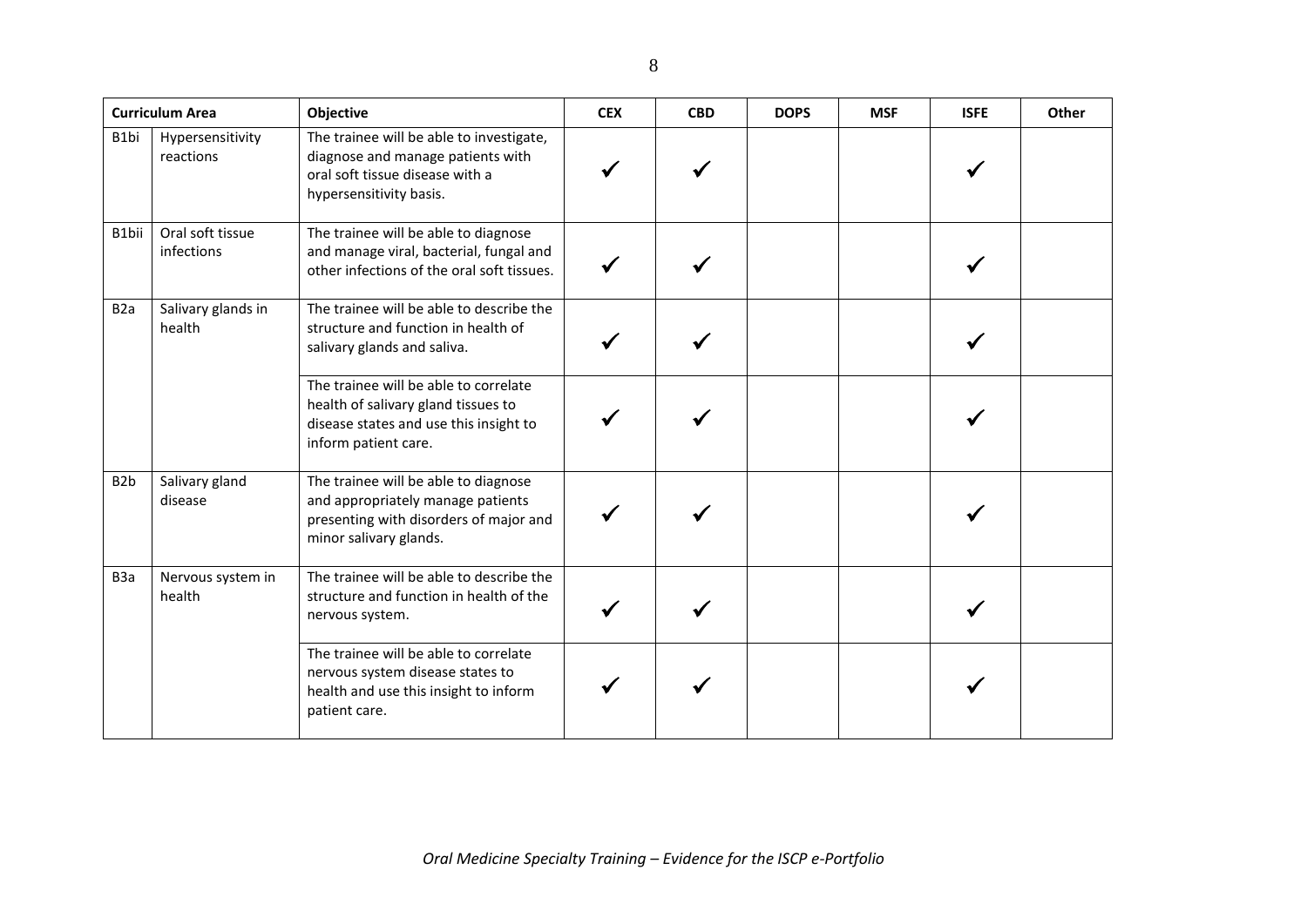|           | <b>Curriculum Area</b>                    | Objective                                                                                                                                                                                  | <b>CEX</b> | <b>CBD</b> | <b>DOPS</b> | <b>MSF</b> | <b>ISFE</b> | Other |
|-----------|-------------------------------------------|--------------------------------------------------------------------------------------------------------------------------------------------------------------------------------------------|------------|------------|-------------|------------|-------------|-------|
| B3bi      | Orofacial pain                            | The trainee will be able to diagnose<br>and appropriately manage patients<br>presenting with orofacial pain of<br>odontogenic and non-odontogenic<br>origin                                |            |            |             |            |             |       |
| B3bii     | Neurological<br>dysfunction               | The trainee will be able to diagnose<br>and appropriately manage patients<br>presenting with altered cranial nerve<br>function related or unrelated to other<br>neurological abnormalities |            |            |             |            |             |       |
| <b>B4</b> | Interface of oral and<br>systemic disease | The trainee will relate health and<br>disease of orofacial tissues to other<br>relevant body systems where<br>appropriate                                                                  |            |            |             |            |             |       |
|           |                                           | The trainee will be able to provide<br>advice on medical disease to dental<br>practitioners and patients and on<br>specific oral implications of disease to<br>medical practitioners.      |            |            |             |            |             |       |
|           |                                           | The trainee will be able to develop a<br>management plan for chronic disease,<br>including self-care and the use of a<br>supportive multi-disciplinary team.                               |            |            |             |            |             |       |
|           |                                           | The trainee will be able to recall range<br>of adverse drug reactions to commonly<br>used drugs and recall drugs requiring<br>therapeutic drug monitoring.                                 |            |            |             |            |             |       |
|           |                                           | The trainee will be able to establish<br>effective communication with relevant<br>teams by means appropriate to the<br>urgency of the situation.                                           |            |            |             |            |             |       |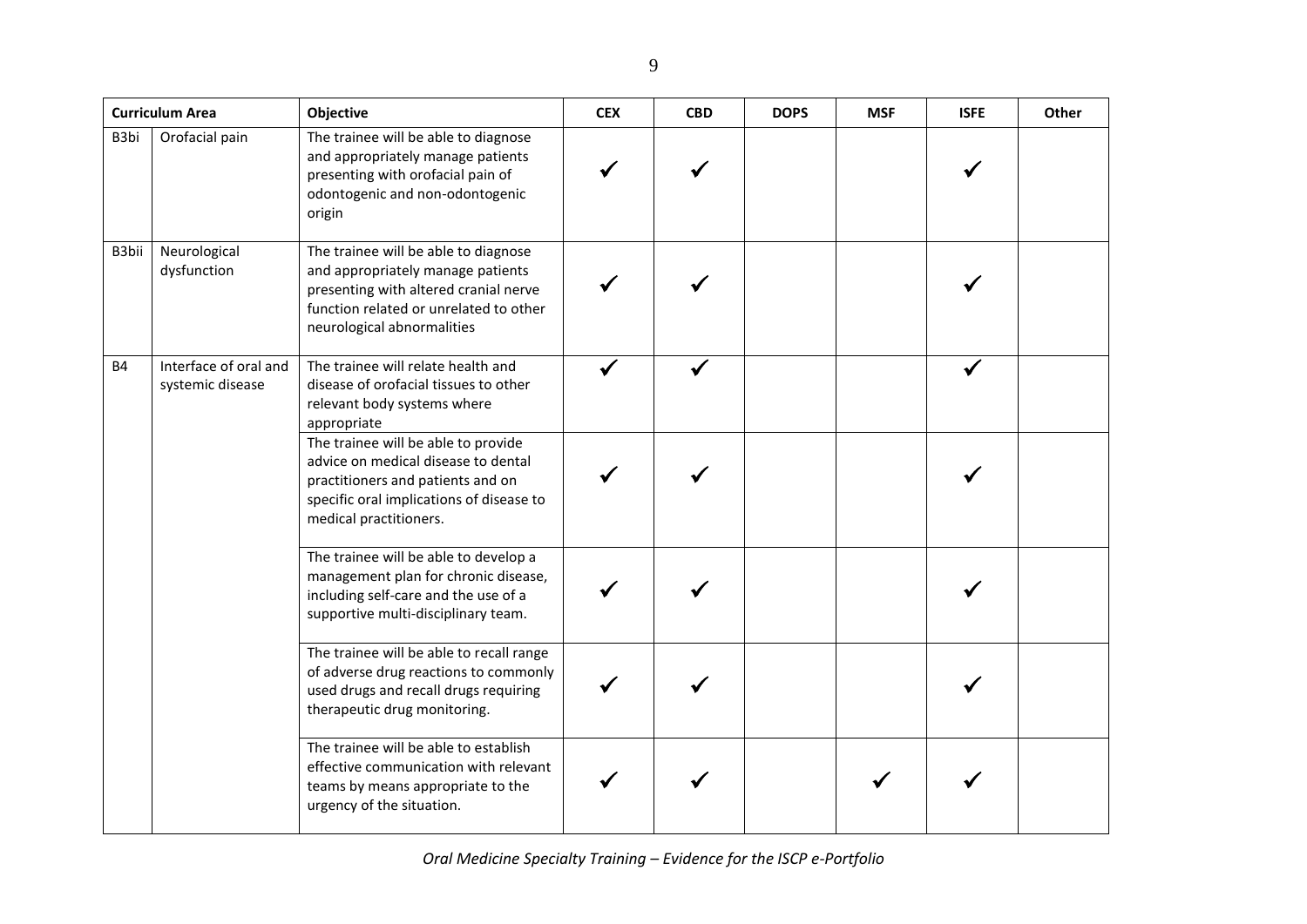| <b>Curriculum Area</b> |                        | Objective                                                                                                                                                                                                                                                                       | <b>CEX</b> | <b>CBD</b> | <b>DOPS</b> | <b>MSF</b> | <b>ISFE</b> | Other      |
|------------------------|------------------------|---------------------------------------------------------------------------------------------------------------------------------------------------------------------------------------------------------------------------------------------------------------------------------|------------|------------|-------------|------------|-------------|------------|
| <b>B5</b>              | Mental health          | The trainee will be able to identify<br>serious or incidental psychiatric<br>morbidity in patients presenting with<br>oral disease                                                                                                                                              |            |            |             |            |             |            |
| <b>B6</b>              | Medical<br>emergencies | The trainee will be able to recognise,<br>manage and where required provide<br>basic and immediate life support for<br>adult and paediatric medical<br>emergencies, in line with guidelines<br>from the UK Resuscitation Council                                                |            |            |             |            |             | Simulation |
|                        |                        | The trainee will be able to minimise<br>risk of, recognise, assess and treat<br>simple faint, postoperative bleeding,<br>hyperventilation, angina, myocardial<br>infarction, acute asthma, anaphylaxis,<br>diabetic emergencies, choking,<br>seizures and adrenal insufficiency |            |            |             |            |             | Simulation |